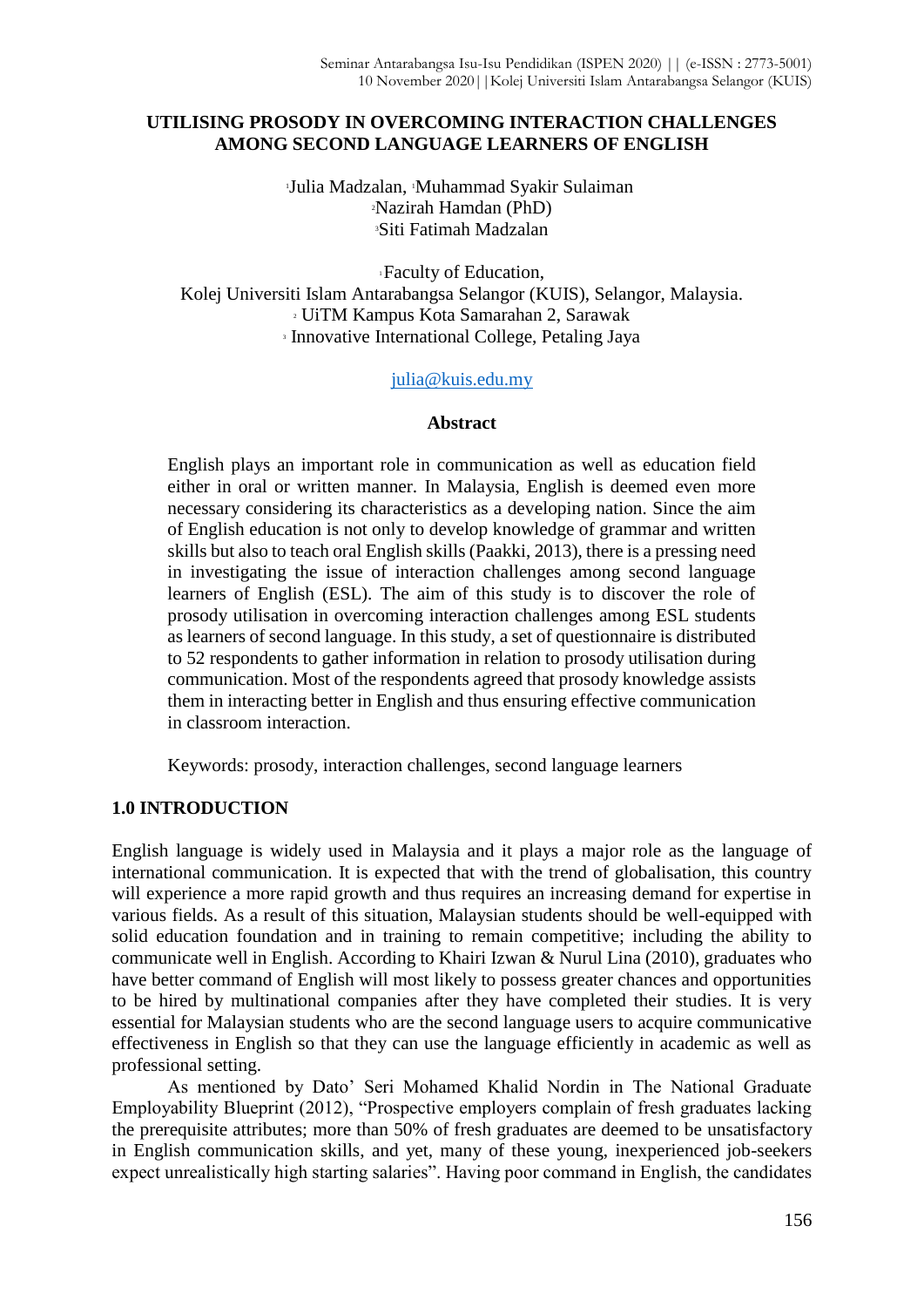have already fallen into second-class candidates' category, even though they obtained good academic grades.

Communicating effectively means that the speaker uses verbal speech or other methods of relaying information that get a point across, or in other words, be understood by the listener. One of the many problems faced by speakers is when the message sent is not comprehended as expected. As mentioned by Lumsden & Lumsden (2003), sending a message only means it was transmitted; it ensures nothing about what happens after that. This means that the speaker has already performed his or her role in conveying the message to the interlocutor; nonetheless, this does not mean that the listener understands the message as being perceived, understood and sent by the speaker.

#### **2.0 LITERATURE REVIEW**

The lack of a good command of English is one of the major factors that prevent students from getting employment in the job sector (Gopala, Roszainora, Nor Zaitolakma, Nazrul Nadziruddin, Azyanee, Thenmolli & Haslina, 2014). In the study conducted, Gopala et. al. (2014) mentioned that there are still signs that students are reluctant to use English language to communicate with each other despite language educators' efforts in applying the language in the classroom. English mastery is an essential element as revealed in The National Graduate Employability Blueprint (2012). This is important because English is the international language for communication which is needed in order for students to succeed in the working world.

In a study conducted, Gilbert (2008) stated that language students claimed that "native speakers talk too fast". This means that they could not 'follow' the flow of speech as produced by the speaker as they are struggling to understand the message conveyed by the speaker and keeping up with the on-going interaction. The listeners are facing difficult time in the process of decoding the intended message as well as trying to understand the purpose of the conversation. As a result, this leads to reluctance of second language users of English to utilise the language as medium of interaction in everyday life.

Malaysia is a growing country which needs manpower who are experts in their respective fields as well as having the ability to converse fluently in English. In the 2015 MUET report published by Malaysia Examination Council (MPM), the results for listening and speaking test shown a declining trend. Starting from March examination session, followed by July session and finally November session, most of the candidates scored the lower bands in the MUET examination. This shows that the language competency of students in Malaysia is becoming an alarming matter [\(http://portal.mpm.edu.my,](http://portal.mpm.edu.my/) 2016).

In studies conducted, it was found that Malaysian learners were unable to speak well in English (Lim, 1994). In these studies, it was proven that the respondents prefer to use other language skills such as writing and reading in comparison to listening and speaking. Studies conducted by researchers such as Lawtie (2004) and Gilbert (2008), to name a few, have found the crucial point on the needs to introduce the knowledge of prosody to language users in order to assist face-to-face spoken interaction.

According to Seppanen, Vayrynen & Toivanen (2003), prosody is a variation which exists when speaking. The variation is utilised easily by speakers of all languages in the world. Generally, it can be assumed that all languages in the world have their own prosody properties which are unique and identifiable to the native language users. For these properties to be wellaccepted by the native users, they should be utilised and accepted by a community of people and the same understanding should occur to the language users. A study by Teilanyo (2010) found that prosody features, which are paralinguistic elements, are used in order to aid communication. In this study, the prosody properties involved are the pitch, stress and pause pattern during coomunication.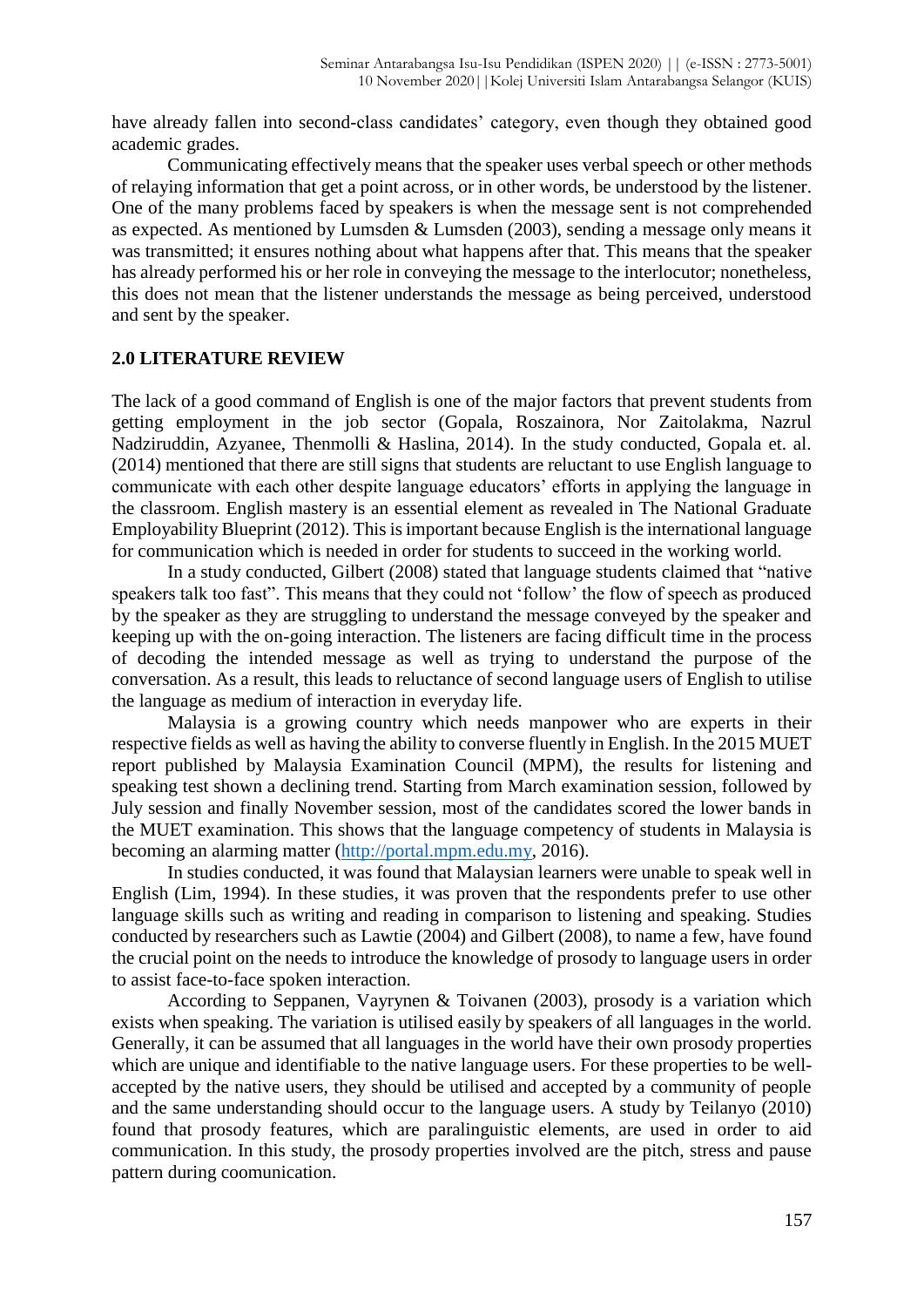As Gilbert (2008) found that students who are taught about English prosody patterns often report improved understanding of speech on TV, in movies, and in face-to-face conversation. Therefore, this study intends to investigate the issue of interaction challenges among second language learners of English (ESL). The aim of this study is to discover the role of prosody utilisation in overcoming interaction challenges among ESL students as learners of second language.

# **3.0 RESEARCH PROBLEM**

Regardless of the realisation that English is a necessity in the working world, undergraduates are still reluctant at using it during daily interaction. This may be caused by several factors that affect the students' ability to converse well in the language which influenced the students' tendency to converse in English whether inside or outside of the classroom. According to study conducted by Wendy (2012), some of the factors that hampered students from using English for communication purposes are respondents were hesitated to speak English because they were worried about making grammatical mistakes, difficulty in speaking fluently due to unfamiliarity with certain English vocabulary, unable to fully understand their teachers and lecturers as the teachers and lecturers spoke too fast which in the end caused them to misunderstood their teachers and lecturers' intended meaning and instructions.

Most English learners who suffer from inadequate training in listening comprehension complain that "native speakers talk too fast" (Gilbert, 2008). They are unable to decode the speech as sent by the speakers within the stipulated time. Hence, they refuse to use the language altogether. In Malaysia, students generally spend six years in primary school, five years in secondary school and another four years in tertiary level of education. Within fifteen years of studying, the level of English is still at either average or low level. This is proven by the performance of students in the Malaysian University English Test (MUET).

In 2012 only 27, 378 students or 36.22% were awarded Band 3 and above in MUET examination in November 2012 (Majlis Peperiksaan Malaysia, 2013). The status of 63.78% students was not stated in the report. In the same session in 2015 MUET Examination, the statistic shown that the result continues to decline in November examination session in which majority of the candidates or a total of 70.32% scored bands one and two for listening test and a total of 74.97% of the candidates mainly scored bands three and four in speaking test (Majlis Peperiksaan Malaysia, 2013).

In reference to the statistics reported in the MUET results, it shows that students in Malaysia are still lacking the necessary skills to be considered proficient users of English language. If this condition persists, the number of unemployed graduates will likely increase and this alarming issue should be restrained for the sake of Malaysia's future.

Having considered the factors mentioned thus far, this study is conducted with the intention of identifying the role of prosody which serves as the 'road signs' in assisting to overcome interaction challenges among ESL learners in Malaysia.

## **4.0 RESEARCH QUESTIONS**

The research intends to discover the role of prosody utilisation in overcoming interaction challenges among ESL students. Hence the questions that the study attempts to answer are as follows:

1. What are the spoken interaction challenges faced by ESL learners?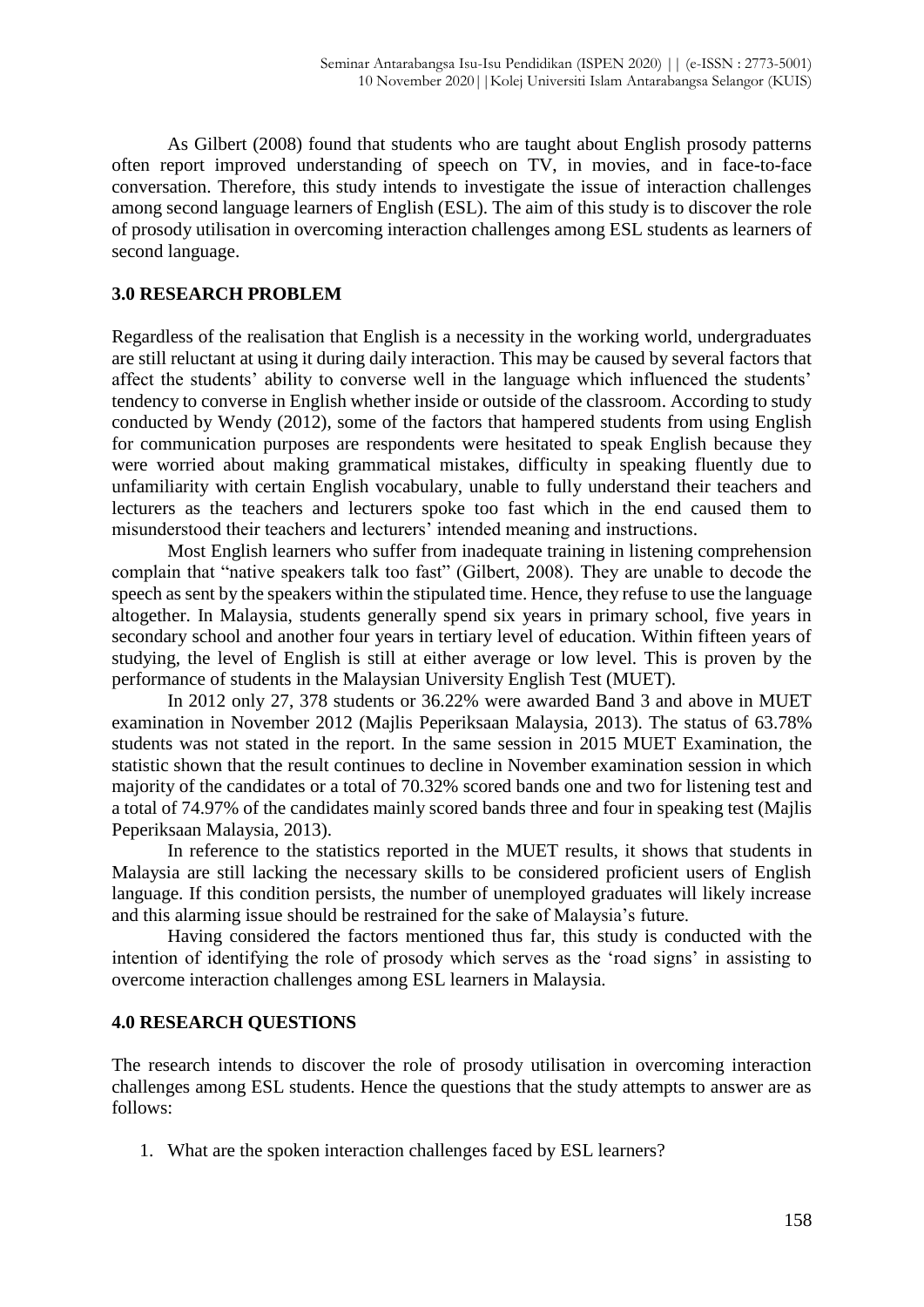- 2. What is the role of prosody in overcoming spoken interaction challenges faced by ESL learners?
- 3. What is the perception of ESL learners regarding prosody utilisation in overcoming spoken interaction challenges?

# **5.0 RESEARCH METHODOLOGY**

In this study, the researchers adopted a quantitative design by distributing a set of questionnaire to 52 respondents to gather information in relation to prosody utilisation during communication. The respondents in this study are undergraduates currently studying bachelor's degree level in a private higher learning institutions in Selangor, Malaysia. The data obtained were analysed using SPSS version 23 and analysed descriptively to answer the research questions.

## **5.1 Research Sample Selection**

The respondents of this study are 52 students studying bachelor's degree level in higher learning institutions in Selangor, Malaysia. There were 10 male and 42 female students and all respondents are in Semester 6. They were in the age range of 19 to 25 years old. All of them passed Sijil Pelajaran Malaysia (SPM) examination and the grade for their English subject during SPM examination ranges from A to B-. The significance of choosing these respondents was because they were mainly involved in the process of communicating as well as listening and speaking in English. Hence they would be suitable respondents to study the utilisation of prosody during communicating in formal situations.

## **5.2 Research Limitation**

The study involved 52 bachelor's degree level students who are using English as second language and currently studying in private higher learning institutions in Selangor, Malaysia. They came from various backgrounds – from foundation studies to diploma and Malaysian Higher Certificate of Education (STPM). Hence their language mastery varies depending on the number of years of exposure gained to English communication. The study is conducted while disregarding the respondents' academic background and the selection as study respondents was conducted only due to the administrative factor as they registered to study linguistic content subjects in their academic landscape.

## **5.3 Data collection procedure**

The data collection in this study was conducted via questionnaire distribution. The entire process of data collection takes three weeks to complete. All data collected were then converted to Ms Excel form which was later on transferred to SPPSS for analysis process. The questionnaire utilised in this study is adapted from Al-Qahtani (2019) and Al Hosni (2014) with 5-point Likert Scales of Very Weak, Weak, Average, Strong and Very Strong for Section A, and Strongly Disagree, Disagree, Neutral, Agree and Strongly Agree for Section B and C respectively.

# **6.0 STUDY FINDINGS AND DISCUSSION**

This study provides an overview to discover the role of prosody utilisation in overcoming interaction challenges among ESL students as learners of English as second language. The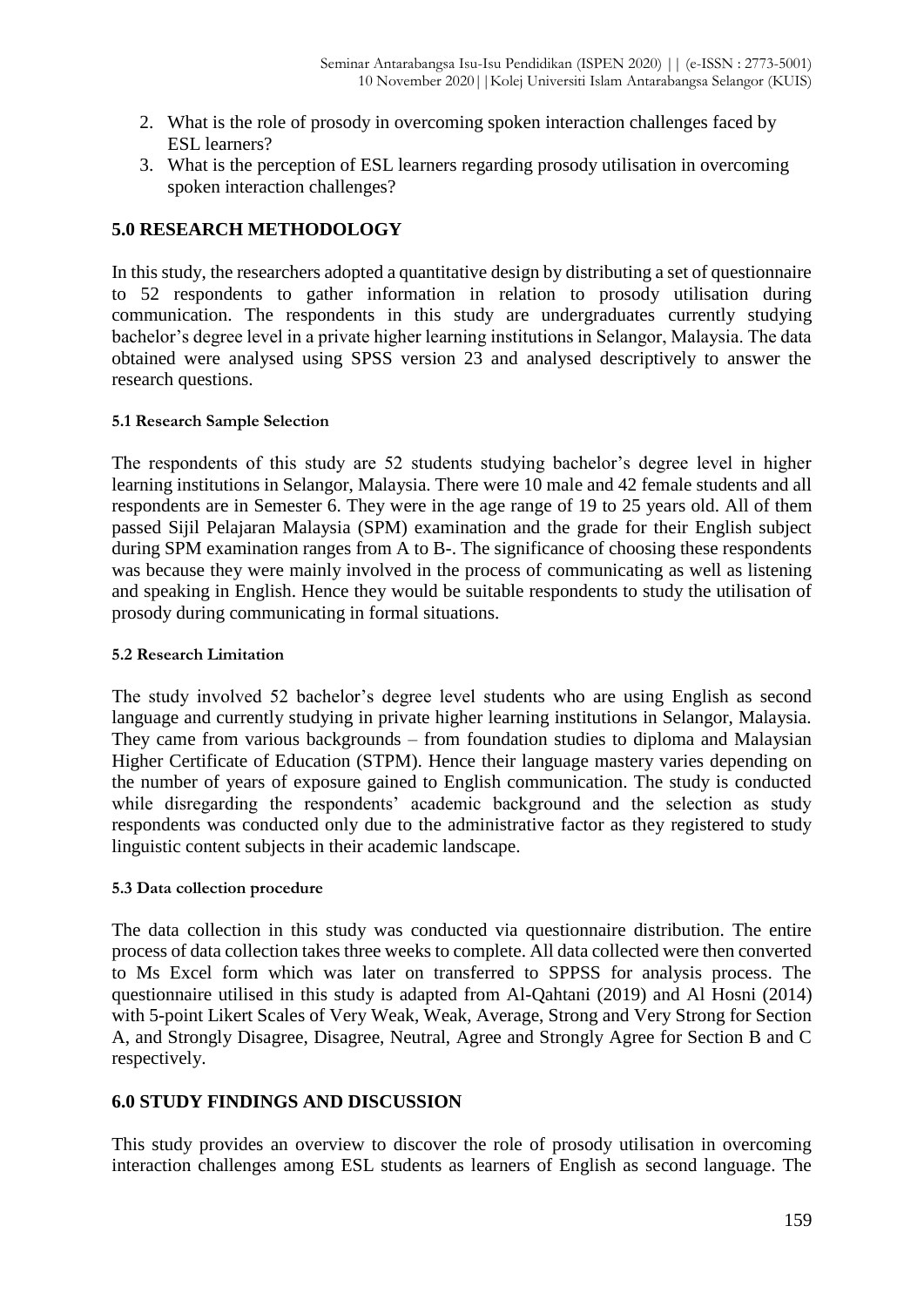findings showed that most of the respondents agreed that prosody knowledge assists them in interacting better. Apart from that, the respondents also agreed that the educators should utilise the prosody knowledge to optimum level in ensuring effective communication in classroom interaction.

## **6.1 Respondents' Demographic Data**

The respondents' demographic data is represented in Table 1 and Table 2 as below. Table 1 discusses on the frequency and percentage of respondents according to age, while Table 2 presents frequency and percentage of respondents according to gender.

|                | Frequency |       | Percent Cumulative Percent |
|----------------|-----------|-------|----------------------------|
| $19-21$ years  | 49        | 94.2  | 94.2                       |
| $22-24$ years  |           | 3.8   | 98.1                       |
| above 25 years |           | 19    | 100.0                      |
| Total          | 52        | 100.0 |                            |

Table 6.1: Frequency and Percentage of Respondents according to Age

Table 1 shows the frequency and percentage of respondents according to age. Only one respondent was of the age above 25 years, which equals to 1.9% of the total respondents. There were two respondents of the age between 22 to 24 years old. The rest of the respondents, which was a number of 49 respondents which made up to 94.2%, were of the age of between 19 to 21 years old. This shown that most of the respondents in this study were students who had left the secondary school years in not more than four years.

|           |    |       | Frequency Percent Cumulative Percent |
|-----------|----|-------|--------------------------------------|
| Male      | 10 | 19.2  | 19.2                                 |
| Female 42 |    | 80 R  | 100 O                                |
| Total     |    | 100 O |                                      |
|           |    |       |                                      |

Table 6.2: Frequency and Percentage of Respondents according to Gender

Table 2 shows the frequency and percentage of respondents according to gender. There were ten male respondents, which equals to 19.2% of the total respondents. The rest 42 respondents were female; which made up to 80.8%. This shown that the percentage of female respondents was more dominant in becoming the respondents in this study.

## **6.2 Section A: Spoken Interaction Challenges faced by ESL Learners**

The challenges faced by ESL learners in term of spoken interaction is presented in Table 3. The discussion of this table is as follows.

| I able 0.3: Spoken interaction Challenges |                                           |                       |  |  |  |               |       |            |  |  |
|-------------------------------------------|-------------------------------------------|-----------------------|--|--|--|---------------|-------|------------|--|--|
| Item                                      | Frequency and Percentage $(N=52)$ Mean SD |                       |  |  |  |               |       | <b>INT</b> |  |  |
|                                           |                                           |                       |  |  |  |               |       |            |  |  |
| 1 I have limited vocabularies             | 10                                        | 42.                   |  |  |  | $3.192$ 0.397 |       | МH         |  |  |
| in English.                               | $(19.2\%)$                                | $(80.8\%)$            |  |  |  |               |       |            |  |  |
| 2 I do not know when to take              | 40                                        |                       |  |  |  |               |       | MН         |  |  |
| turn during                               |                                           | $(76.9\%)$ $(23.1\%)$ |  |  |  | 3.759         | 0.425 |            |  |  |
| communicating.                            |                                           |                       |  |  |  |               |       |            |  |  |

Table 6.3: Spoken Interaction Challenges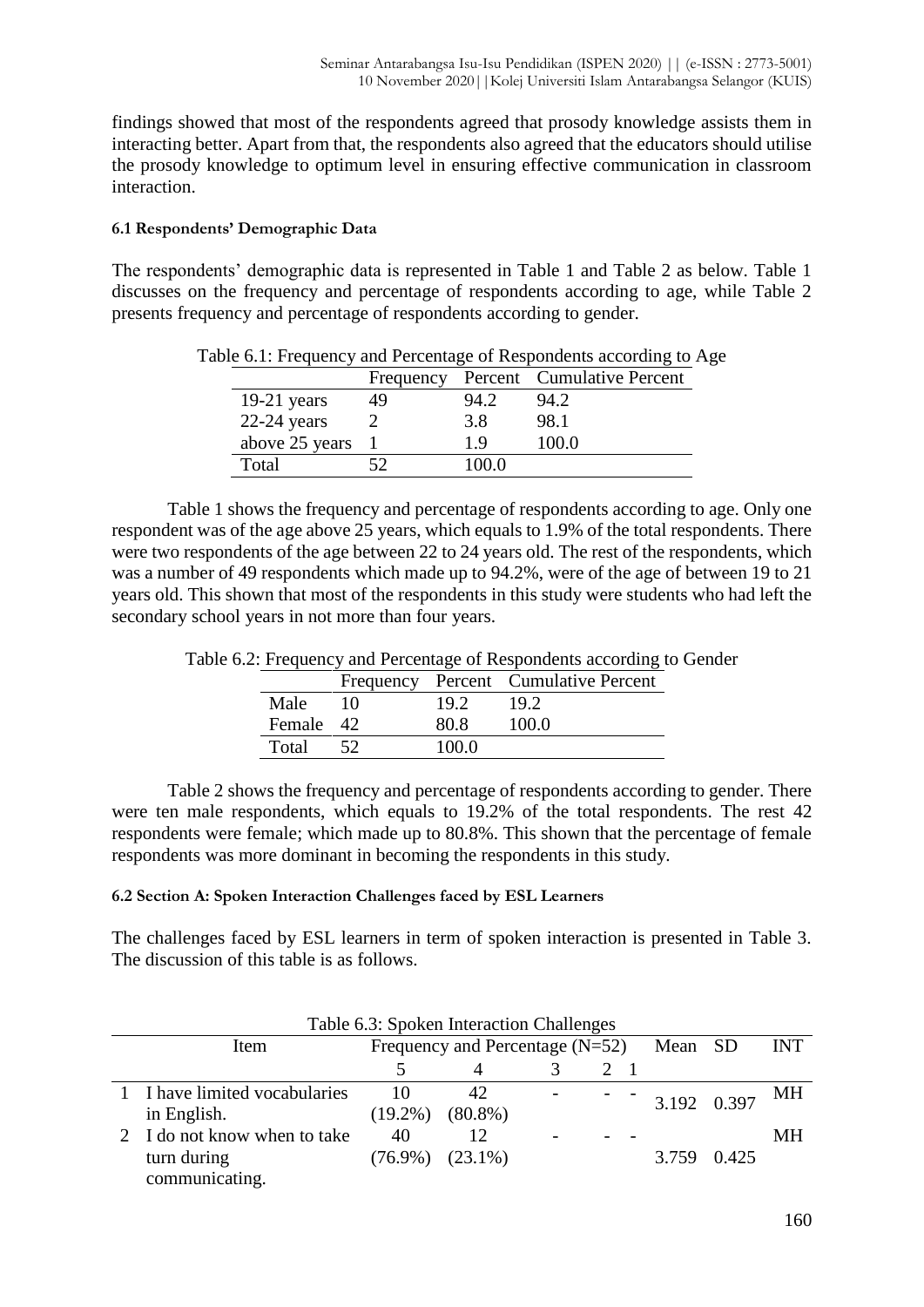|   | 3 I have limited grammatical                  |            |            |            |  | 3.192 0.444 | МH |
|---|-----------------------------------------------|------------|------------|------------|--|-------------|----|
|   | English knowledge.                            | $(21.2\%)$ | $(76.9\%)$ | $(1.9\%)$  |  |             |    |
|   | 4 I feel shy and anxious                      | 27         |            | 10         |  | 3.327 0.785 | МH |
|   | when speaking in English.                     | $(51.9\%)$ | $(28.8\%)$ | $(19.2\%)$ |  |             |    |
|   | 5 I am not confident of my                    | 27         | 18         |            |  | 3.385 0.718 | МH |
|   | pronunciation.                                | $(51.9\%)$ | $(34.6\%)$ | $(13.5\%)$ |  |             |    |
| 6 | I do not feel confident                       | 25         |            | 6          |  | 3.365 0.686 | MН |
|   | during speaking in English.                   | $(48.1\%)$ | (40.4%)    | $(11.5\%)$ |  |             |    |
|   | Overall mean of Spoken Interaction Challenges | 3.365      | MН         |            |  |             |    |

Based on Table 3 above, the mean score for the respondents' spoken interaction challenges are basically between the value of 3.192 and 3.759. There are six items which scored moderate high level. The item that scored the highest mean value is item 2 "I do not know when to take turn during communicating" with the mean score of 3.759 which is at moderate high level. For this item, as many as 40 respondents (76.9%) denoted 'very weak' with the statement and a number of 12 respondents (23.1%) denoted 'weak' when reflecting their spoken ability based on the statement.

The item which scored the lowest mean value are item 1 "I have limited vocabularies in English" and item 3 "I have limited grammatical English knowledge" with the mean score of 3.192 which is at moderate high level.

As a conclusion, it can be said that the spoken interaction challenges faced by the respondents is at a moderate high level with the overall mean score 3.365 (SD=0.528). Conclusively, it was found that lack of linguistic skills is found to be the main spoken interaction challenge for respondents in this study as they indicated that they do not know when to take turn during communicating. The finding of this study was proven by looking at the item which scored the highest value which is "I do not know when to take turn during communicating" with the mean score of 3.759 (40 respondents).

#### **6.3 Section B: Prosody Role in Overcoming Spoken Interaction Challenges**

The role of prosody in overcoming spoken interaction challenges as faced by ESL learners is presented in Table 4. The discussion of this table is as follows.

|   | Tableo. 4: Prosody Role in Overcoming Spoken Interaction Challenges |           |                                   |           |            |                       |       |           |            |
|---|---------------------------------------------------------------------|-----------|-----------------------------------|-----------|------------|-----------------------|-------|-----------|------------|
|   | Item                                                                |           | Frequency and Percentage $(N=52)$ |           |            |                       | Mean  | <b>SD</b> | <b>INT</b> |
|   |                                                                     | <b>SD</b> | D                                 | N         | A          | <b>SA</b>             |       |           |            |
| 1 | Prosody<br>helps                                                    |           |                                   |           | 10         | 42                    |       |           | MH         |
|   | be<br>to<br>me                                                      |           |                                   |           | $(19.2\%)$ | $(80.8\%)$            |       |           |            |
|   | proficient<br>in                                                    |           |                                   |           |            |                       | 3.810 | 0.398     |            |
|   | English                                                             |           |                                   |           |            |                       |       |           |            |
|   | communication.                                                      |           |                                   |           |            |                       |       |           |            |
| 2 | Prosody<br>helps                                                    |           |                                   |           | 34         | 18                    |       |           | MH         |
|   | to<br>put<br>me                                                     |           |                                   |           |            | $(65.4\%)$ $(34.6\%)$ |       |           |            |
|   | in<br>sentences                                                     |           |                                   |           |            |                       | 3.346 | 0.480     |            |
|   | manageable                                                          |           |                                   |           |            |                       |       |           |            |
|   | chunks.                                                             |           |                                   |           |            |                       |       |           |            |
| 3 | Prosody assists                                                     | 4         | 46                                | 2         |            |                       |       |           | ML         |
|   | me to sound like $(7.7\%)$<br>a native speaker<br>of English.       |           | $(88.5\%)$                        | $(3.8\%)$ |            |                       | 2.981 | 0.241     |            |

Table6. 4: Prosody Role in Overcoming Spoken Interaction Challenges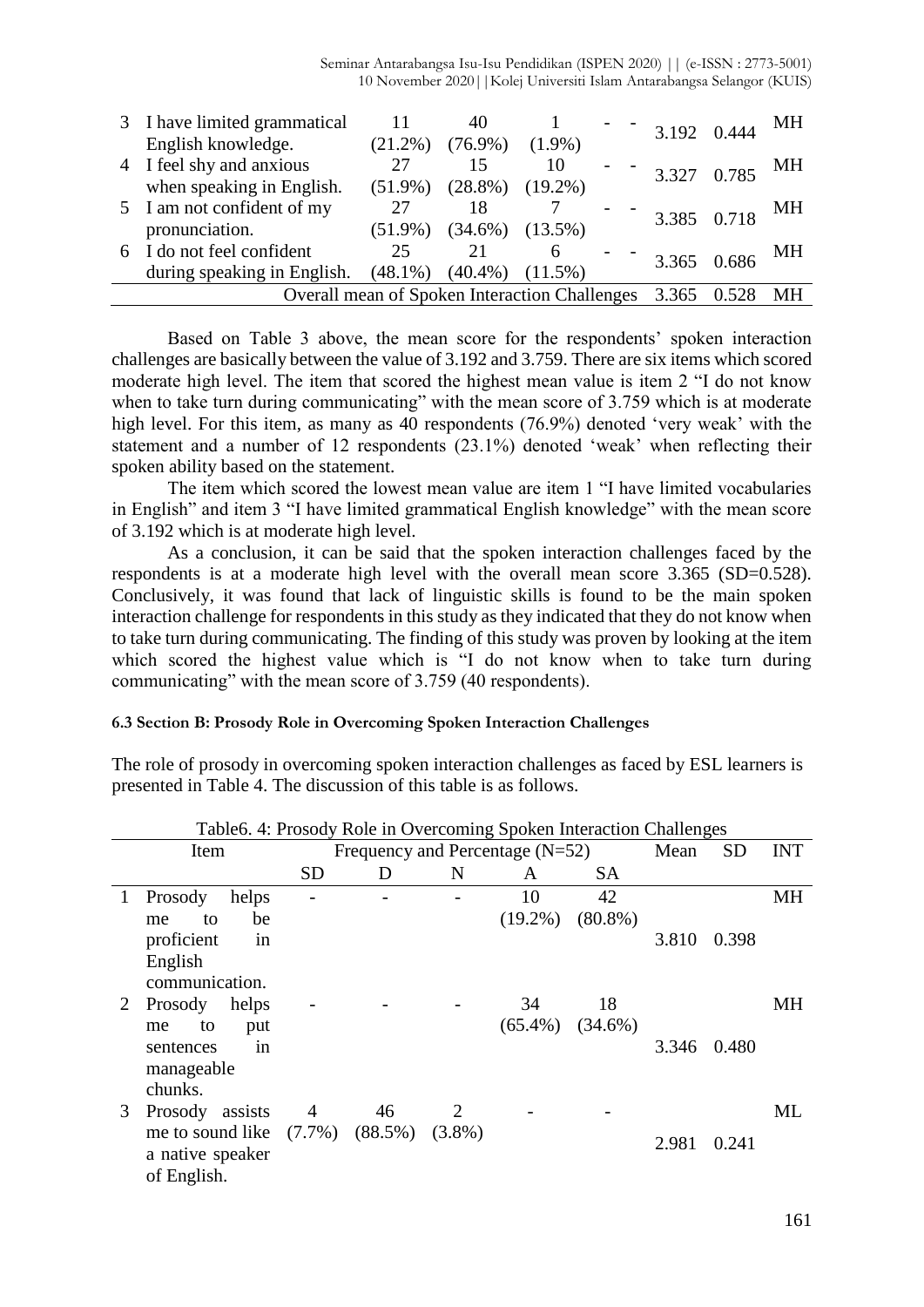Seminar Antarabangsa Isu-Isu Pendidikan (ISPEN 2020) || (e-ISSN : 2773-5001) 10 November 2020||Kolej Universiti Islam Antarabangsa Selangor (KUIS)

| 4 | Prosody                                                       |       | 49 |   |                       |       |       | MН  |
|---|---------------------------------------------------------------|-------|----|---|-----------------------|-------|-------|-----|
|   | provides a clue (1.9%) (94.2%) (3.8%)                         |       |    |   |                       |       |       |     |
|   | to                                                            | infer |    |   |                       | 3.039 | 0.341 |     |
|   | speaker's                                                     |       |    |   |                       |       |       |     |
|   | meaning.                                                      |       |    |   |                       |       |       |     |
|   | Prosody                                                       | helps |    | 8 | 44                    |       |       | MН  |
|   | me to overcome                                                |       |    |   | $(15.4\%)$ $(78.8\%)$ | 3.846 | 0.364 |     |
|   | confusion                                                     | 1n    |    |   |                       |       |       |     |
|   | sentences.                                                    |       |    |   |                       |       |       |     |
|   | Overall mean of Prosody Role in Overcoming Spoken Interaction |       |    |   |                       | 3.404 | 0.365 | MH. |
|   | Challenges                                                    |       |    |   |                       |       |       |     |

Based on Table 4 above, the mean score for the role of prosody in overcoming spoken interaction challenges as faced by ESL learners are basically between the value of 2.981 and 3.846. There are four items which scored moderate high level. The item that scored the highest mean value is item 5 "Prosody helps me to overcome confusion in sentences" with the mean score of 3.846 which is at moderate high level. For this item, as many as 44 respondents (78.8%) denoted 'strongly agree' with the statement and a number of 8 respondents (15.4%) denoted 'agree' when reflecting the role of prosody in overcoming spoken interaction challenges as faced by ESL learners.

The item which scored the lowest mean value is item 3 "Prosody assists me to sound like a native speaker of English" with the mean score of 2.981 which was at moderate low level.

As a conclusion, it can be said that the role of prosody in overcoming spoken interaction challenges as faced by ESL learners is at a moderate high level with the overall mean score 3.404 (SD=0.365). Conclusively, it was found that prosody plays a major role in assisting to solve syntax ambiguity in overcoming spoken interaction challenge for respondents in this study as they indicated that they can overcome confusion during communicating by utilising prosody. The finding of this study was proven by looking at the item which scored the highest value which is "Prosody helps me to overcome confusion in sentences" with the mean score of 3.846 (44 respondents).

#### **6.4 Section C: ESL Learners' Perception on Prosody Utilisation**

| Table 6.5: ESL Learners' Perception on Prosody Utilisation |                               |                |  |            |                                   |            |       |           |            |  |
|------------------------------------------------------------|-------------------------------|----------------|--|------------|-----------------------------------|------------|-------|-----------|------------|--|
|                                                            | Item                          |                |  |            | Frequency and Percentage $(N=52)$ |            | Mean  | <b>SD</b> | <b>INT</b> |  |
|                                                            |                               | <b>SD</b>      |  | N          | A                                 | SА         |       |           |            |  |
|                                                            | Prosody utilisation by        | $\overline{a}$ |  |            | 37                                | 15         |       |           | MН         |  |
|                                                            | ESL educators assists         |                |  |            | $(71.2\%)$                        | $(28.8\%)$ | 3.289 | 0.457     |            |  |
|                                                            | language proficiency.         |                |  |            |                                   |            |       |           |            |  |
|                                                            | The most facilitative         |                |  | 3          | 34                                | 15         |       |           | MН         |  |
|                                                            | prosodic feature is pitch     |                |  | $(5.8\%)$  | $(65.4\%)$                        | $(28.8\%)$ | 3.231 | 0.546     |            |  |
|                                                            | feature.                      |                |  |            |                                   |            |       |           |            |  |
| 3                                                          | facilitative<br>The T<br>most |                |  |            | 31                                | 14         |       |           | MН         |  |
|                                                            | prosodic feature is stress    |                |  | $(13.5\%)$ | $(59.6\%)$                        | $(26.9\%)$ | 3.135 | 0.627     |            |  |
|                                                            | feature.                      |                |  |            |                                   |            |       |           |            |  |

The perception of ESL learners towards the utilisation of prosody in overcoming spoken interaction challenges is presented in Table 5. The discussion of this table is as follows.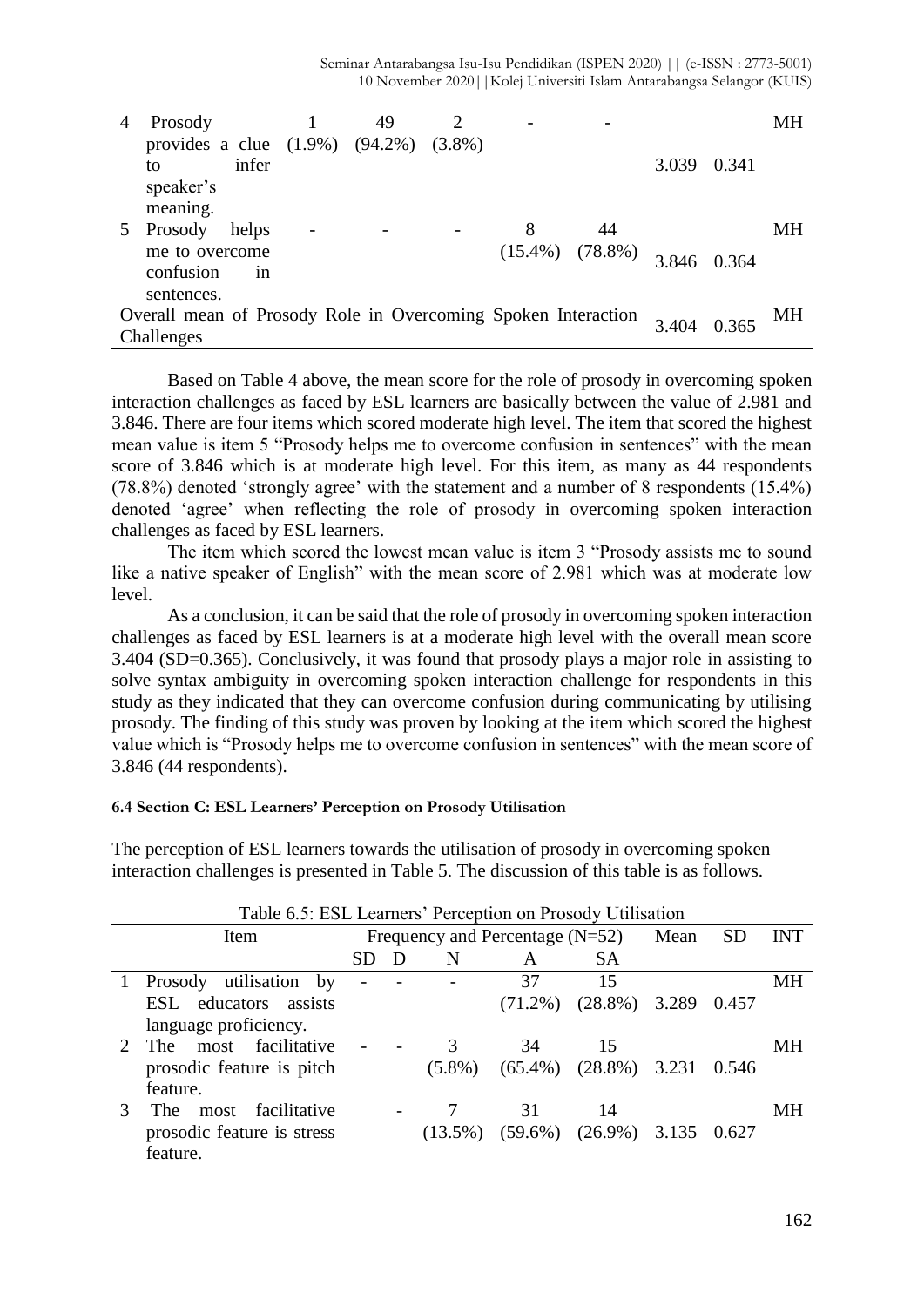| 4             | facilitative<br>most<br>The <sub>1</sub>                                                            |  | 3         | 46               |                  |             |       | MН  |
|---------------|-----------------------------------------------------------------------------------------------------|--|-----------|------------------|------------------|-------------|-------|-----|
|               | prosodic feature is pause<br>feature.                                                               |  | $(5.8\%)$ | $(88.5\%)$       | $(5.8\%)$        | 3.115 0.323 |       |     |
| $\mathcal{L}$ | Prosody<br>serves<br><b>as</b><br>an<br>important<br>clue<br>1n<br>avoiding<br>syntax<br>ambiguity. |  | -         | 39<br>$(75.0\%)$ | 13<br>$(25.0\%)$ | 3.325       | 0.437 | MН  |
|               | Overall mean of Prosody Role in Overcoming Spoken Interaction<br>Challenges                         |  |           |                  |                  | 3.219       | 0.478 | MH. |

Based on Table 5 above, the mean score for the ESL learners' perception on prosody utilisation are basically between the value of 3.115 and 3.325. All five items scored at moderate high level. The item that scored the highest mean value is item 5 "Prosody serves as an important clue in avoiding syntax ambiguity" with the mean score of 3.325 which is at moderate high level. For this item, as many as 39 respondents (75%) denoted 'agree' with the statement and a number of 13 respondents (25%) denoted 'strongly agree' when reflecting on their perception regarding prosody utilisation.

The item which scored the lowest mean value is item 4 "The most facilitative prosodic feature is pause feature" with the mean score of 3.115 which was at moderate high level.

As a conclusion, it can be said that the ESL learners' perception on prosody utilisation is basically at a moderate high level with the overall mean score 3.219 (SD=0.478). Conclusively, it was found that ESL learners have positive opinion regarding the utilisation of prosody in overcoming spoken interaction challenge. The finding of this study was proven by looking at the item which scored the highest value which is "Prosody serves as an important clue in avoiding syntax ambiguity" with the mean score of 3.325 (52 respondents).

## **7.0 CONCLUSION**

This study is conducted in order to identify the role of prosody utilisation in overcoming interaction challenges among ESL students as learners of second language. As mentioned by Cole, Mo, & Baek (2010), prosody plays an important function in speech communication. This study assists in understanding the spoken interaction challenges faced by ESL learners in higher learning institutions in Malaysia.

In this study, the respondents showed an insightful result on the spoken interaction challenges faced during communicating in English. Lack of linguistic skills become the major barrier in hindering the ESL learners in communicating in English, followed by affective issues such as shynes and anxiety. This support the findings as found by Al-Qahtani (2019) and Al Hosni (2014) in which the respondents' biggest hindrance during communicating in English is found to be linguistics skills such as turn-taking and picking up questioning-and-answering signals when communicating. This is followed by the hindrance in emotional aspect and is found to be in line with study by Krashen (1970) through the affective filter hypothesis which stated that emotion plays a major role in determining one's success in learning a language.

Respondents in this study reported that prosody is facilitative in overcoming spoken interaction challenges in ways that the features assists in solving syntax ambiguity. The cases of ambiguous sentences can be avoided by using the clues provided by prosody. Respondents also reported that prosody utilisation allows language proficiency. The clues provided by prosody allow the ESL learners to suggest importance of utterance to the brain Gilbert (2008). This assist the respondents to parse sentences into meaningful and manageable chunks to ease understaning and consecutively assists interaction process in English.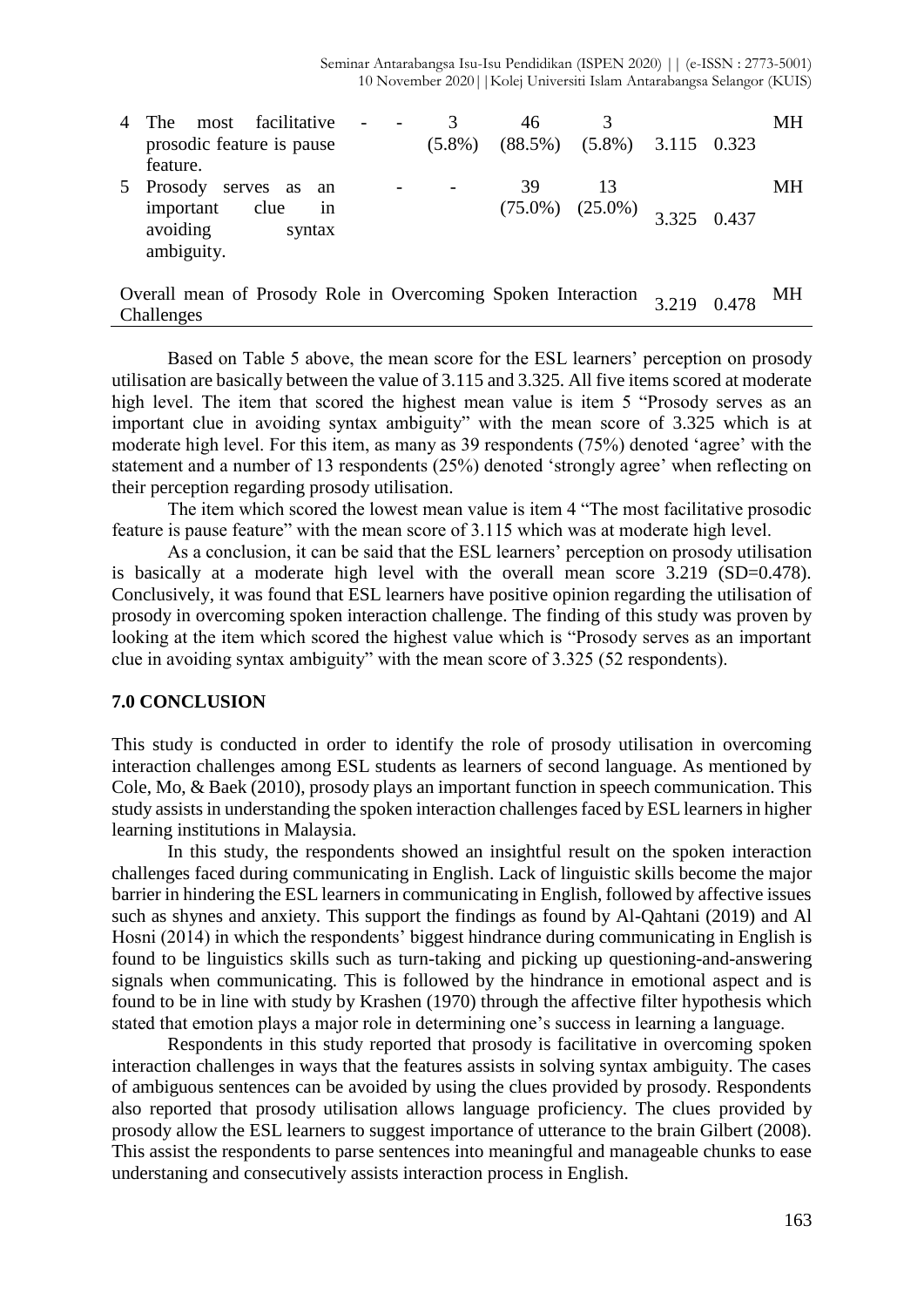A listener must be attentive to phonetic variations in order to reconstruct the prosody context and to understand the meaning of an utterance as intended by the speaker. Through the analysis of the results obtained in this study, it is revealed that prosody, namely the pitch pattern, assisted the listening process and enables the conveyed message to reach the listener as intended. As proposed by Teilanyo (2010), prosody, namely the pitch pattern helps in suggesting importance of utterance to the brain. In this study, it was found that pitch pattern becomes useful when it assisted the respondents to comprehend interaction conducted in English. In conclusion, it is found that utilisation of pitch pattern assists communication process and it is best done by maximising the use of pitch in order to convey the intended message to the audience.

## **8.0 REFERENCES**

- Cole, J., Mo, Y., & Baek, S. (2010). The role of syntactic structure in guiding prosody perception with ordinary listeners and everyday speech. Language and Cognitive Processes, 25(7-9), 1141-1177
- Gilbert, J. B. (2008) Teaching Pronunciation, Using the Prosody Pyramid. Cambridge University Press
- Gopala K. S. N., Roszainora S., Nor Zaitolakma A. S., Nazrul Nadziruddin M. Z., Azyanee L., Thenmolli V. & Haslina C. N. (2014). Student and Lecturer Attributes and University Setting in Nurturing Oral Proficiency. Retrieved August 11, 2014, from <http://connection.ebscohost.com/c/articles/94601204/>
- Khairi Izwan A., Nurul Lina, A.R. (2010). A Study on Second Language Speaking Anxiety among UTM Students. Retrieved August 11, 2014, from [http://eprints.utm.my/10275/2/Nurul\\_Lina\\_Bt\\_Abdul\\_Rahman.pdf](http://eprints.utm.my/10275/2/Nurul_Lina_Bt_Abdul_Rahman.pdf)
- Laporan MUET 2015 Retrieved from [http://portal.mpm.edu.my/laporan-peperiksaan-stpm](http://portal.mpm.edu.my/laporan-peperiksaan-stpm-dan-muet-2015%20on%20December%207)[dan-muet-2015 on December 7,](http://portal.mpm.edu.my/laporan-peperiksaan-stpm-dan-muet-2015%20on%20December%207) 2016
- Lawtie, F., (2004) Teaching Speaking Skills 2 Overcoming Classroom Problems. Teaching English, BBC. Retrieved on May 21, 2012 from [http://www.teachingenglish.org.uk/articles/teaching-speaking-skills-2-overcoming](http://www.teachingenglish.org.uk/articles/teaching-speaking-skills-2-overcoming-classroom-problems)[classroom-problems](http://www.teachingenglish.org.uk/articles/teaching-speaking-skills-2-overcoming-classroom-problems)
- Lim, S. L. (1994) in Julia, M. (2008). Using Songs to Facilitate Literature Learning in Secondary School in Malaysia. UiTM
- Lumsden, G. & Lumsden, D. (2003) Communicating with Credibility and Confidence Second Edition. Thomson Wardsworth
- Nolan, F. (2014). Intonation. Retrieved from [www.ling.cam.ac.uk/francis/FN\\_inton\\_prepub.pdf on December 8,](http://www.ling.cam.ac.uk/francis/FN_inton_prepub.pdf%20on%20December%208) 2016
- Nunnaly (1972) in Noor Shamshinar, Z., Mohd Izzudin, P., Haslina, H., and Julia, M. (2016) Cabaran Guru bukan Opsyen dalam Pengajaran Bahasa Arab. Kolej Universiti Islam Antarabangsa Selangor. Selangor
- Paakki, H. (2013). Difficulties in Speaking English and Perceptions of Accents A Comparative Study of Finnish and Japanese Adult Learners of English. Master's thesis. University of Eastern Finland
- Rouse, M. (2014). Statistical Mean, Median, Mode and Range. Retrieved December 24th, 2014 from [www.searchdatacenter.techtarget.com](http://www.searchdatacenter.techtarget.com/)
- Seppanen, T. ,Vayrynen, E. & Toivanen, J. (2003). Prosody-based Classification of Emotions in Spoken Finnish. In EUROSPEECH (2003) 717-720. Retrieved March 15, 2011 from [http://www.isca-speech.org/archive/eurospeech\\_2003/e03\\_0717.html](http://www.isca-speech.org/archive/eurospeech_2003/e03_0717.html)